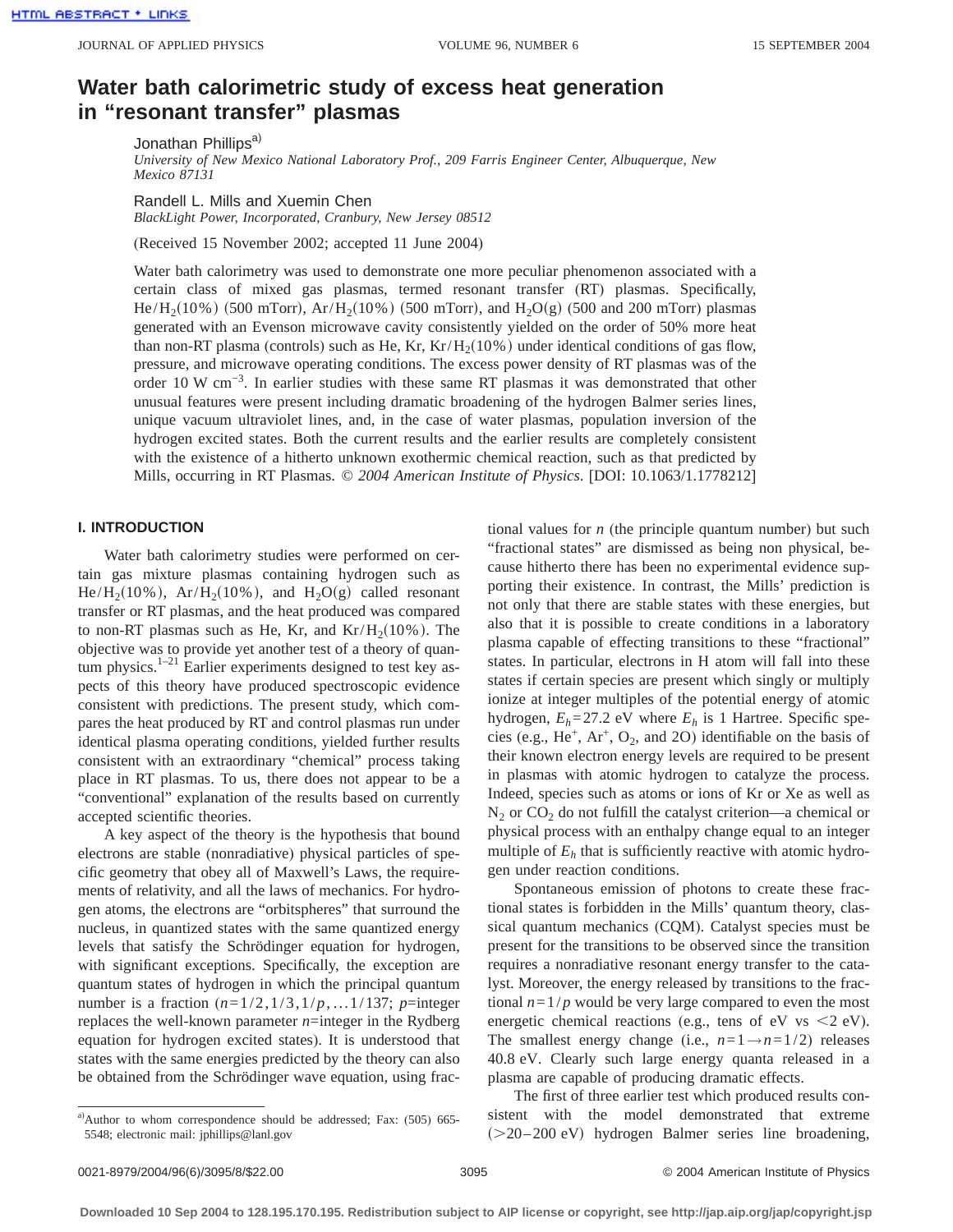clearly due to the Doppler effect, is found only in those mixed gas plasmas which contain species predicted to have catalytic properties. (It must be noted that the most dramatic evidence was always found with microwave plasmas generated with an Evenson cavity.) Line broadening was not found for any other (nonhydrogen) species in these plasmas. Mills et al.<sup>9,10,18-21</sup> showed that hydrogen line broadening was found in He/H<sub>2</sub>(10%), Ar/H<sub>2</sub>(10%), and water vapor plasmas as well as certain hydrogen plasmas with gaseous inorganic atoms or ions<sup>3,4,6,8,13,17,20</sup> superficially similar plasmas, such as  $Kr/H_2$ ,  $Xe/H_2$ , and  $N_2/H_2$ ,  $CO_2/H_2$ , etc., which do not contain species with the catalytic requirements of the Mills model, did not show this broadening. Several other groups also found extreme Doppler line broadening of hydrogen Balmer lines of similar magnitude in  $Ar/H_2$ plasmas.22–28 These groups proffered explanations, all requiring acceleration of ions toward a cathode, and all peculiar to  $Ar/H<sub>2</sub>$  plasmas that do not appear to explain the similar broadening found in  $He/H_2$ ,  $H_2O(g)$ , etc. plasmas. Indeed, no group, other than Mills *et al.*,<sup>9,10,18–21</sup> put forth the prediction that the line broadening would be found in any plasmas other than the  $Ar/H_2$  plasma. Moreover, in recent work it was demonstrated that line broadening can be found only for the Balmer series line in low pressure  $( $0.5$  Torr)$  $He/H_2$  plasmas,<sup>29</sup> pure water plasmas,<sup>30</sup> and  $Ar/H_2$ plasmas.<sup>31</sup> In  $Xe/H_2$  plasmas no broadening was found. These results suggest that the broadening is not related to field acceleration, nor the presence of argon.

A second finding consistent with CQM is that the unique line broadening is not produced by the fields present in a plasma. Earlier groups specifically postulated that the extreme Doppler hydrogen line broadening found in mixed gas plasmas is due to  $H_2^{\dagger}$  acceleration by the cathode, and subsequent neutralization, dissociation, and emission. Yet, Mills *et al.* observed the line broadening in (electrodless) microwave plasmas.<sup>19–21</sup> Moreover, in a pure water plasma, the line broadening (undiminished in magnitude) persists at a distance of more than 5 cm from the microwave coupler. Given that ion acceleration is absolutely minimal in microwave systems and that the strong fields are confined almost entirely to the region of the coupler, these findings indicate that the process that creates the broadened lines is a local one that can take place in low field regions. This conclusion is further strengthened by the finding in water plasmas that population inversion of atomic hydrogen excited states ("pumping") is also found at distance greater than 5 cm from the microwave coupler. Given that the excited hydrogen states producing the Balmer lines have *lifetimes* of the order of  $10^{-7}$  s (which translates to less than 1 mm of travel) it is clear that the excited state populations observed spectroscopically are created at the point of observation. Again, these findings are consistent with a chemical process involving hydrogen and a catalyst. To us it does not appear that there is a conventional explanation sufficient to satisfy all of these observations simultaneously.

A third finding consistent with the model, one which is particularly compelling, is that the vacuum ultraviolet (VUV) spectral lines *predicted* by the CQM are present at the predicted wavelengths in RT plasmas and not in any similar control plasma. $9-11,14-16$  There appears to be no conventional explanation for the VUV lines, which occur only in mixtures containing hydrogen and one of the CQM predicted catalyst gases.

The present study was designed to test a fourth prediction of the model, namely, the possibility of the transitions of electrons to deep lying fractional quantum states producing measurable amounts of thermal energy. Significant heat is released in RT plasmas by the process of electron transitions to fractional *n* states effected by a catalyst which resonantly accepts  $m$  (27.2 eV) wherein  $m$  is an integer. A simple formula provides the energy of transition to each of these states:

$$
H\left[\frac{a_H}{p}\right] \to H\left[\frac{a_H}{(p+m)}\right] + \left[(p+m)^2 - p^2\right]13.6 \text{ eV},\qquad(1)
$$

where *p* and *m* are integers and  $n_i = 1/p$  and  $n_f = 1/(p+m)$ designate the initial and final energy states corresponding to the principal quantum number *n* in the Rydberg formula.

Clearly even the lowest energy transition of the electron of the atomic hydrogen to a fraction Rydberg state releases significant energy that can be observed as heat. Specifically, only the Mills' model predicts that the energy output of RT plasmas should be higher than that of controls for identical power inputs due to catalytic process. Thus, the present experiment was designed to compare/contrast the heat output into a water bath by control and RT plasmas operated under identical conditions to test the so-called *Mills' hypothesis of heat production*.

This last hypothesis, if true, provides the basis for interest in this subject for the applied physics community. If heat can be released via this process in a reproducible and consistent fashion, then transitioning hydrogen to fractional states represents a truly novel source of chemical energy. In fact, on per hydrogen atom basis, this process is predicted to produce tens to hundreds of times more energy than any combustion process. And, as discussed below, the present results are consistent with the following interpretation: energy was produced at a steady rate of about 10 W/cm<sup>3</sup>, via transitions of hydrogen to fractional quantum states, over a small volume of the plasma, for all the RT plasmas studied.

# **II. EXPERIMENT**

A unique apparatus was designed for this experiment. The design goals of the equipment were first to allow high precision, reliable, absolute measurements of the amount of heat output from Evenson-cavity-generated microwave plasmas, and second to quantify the microwave power to the plasmas. Meeting these goals allows a proper test of the Mills heat production hypothesis.

## **A. Calorimeter**

The first goal was achieved by using a water bath calorimeter (Figs. 1 and 2) designed such that the entire discharge tube was submerged. A water bath instrument was judged superior to alternative calorimeter designs as all power generated by the plasma is absorbed by the water,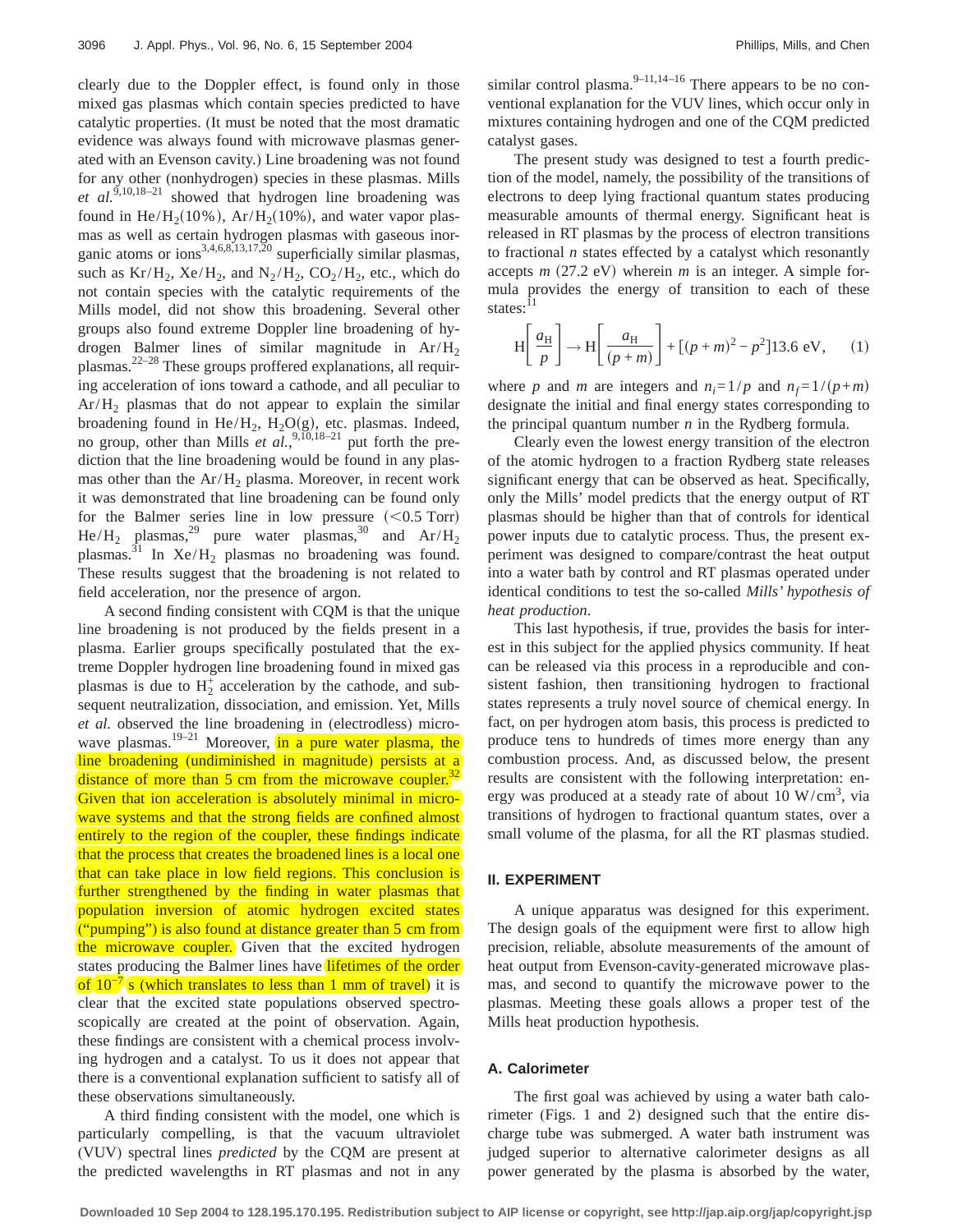

FIG. 1. Schematic of the water bath calorimeter for measuring the power generated by pure gases and gas mixtures. The Evenson cavity and a plasma-containing section of the quartz tube were fitted with a water-tight stainless steel housing, and the housing and cell assembly were suspended by four support rods from an acrylic plate which held the cell vertically from the top of a water bath calorimeter.

there is no electrical signal that might somehow be corrupted, no "partial" signal that must be integrated, etc.

The water bath calorimeter described previously $^{33}$  was calibrated using a precision electrical resistor circuit [Watlow 125A65A2X, powered with a Xantrex dc power supply  $(0-1200) \pm 0.01$  W] permanently installed within the water tight cavity surrounding the Evenson cavity couple (Figs. 1 and 2). Repeated calibration experiments were conducted at 25–100 W inputs which essentially measured the system heat capacity. The calibration procedure resulted in a linear change in temperature for constant power inputs. This is expected given the nearly constant heat capacity of water over small changes in temperature  $(< 3 K$  in all cases). Thus, changes in enthalpy can be readily equated with change in temperature of the bath (see the following section). In short,

$$
\dot{H} = C_p \dot{T} = Q_{\text{plasma}}.\tag{2}
$$

Thus, one must only multiply the calibration constant by the rate of change of bath temperature to obtain the plasma's heating power of the water bath. The heat capacity was found, as expected, to be independent of the power input, and the precision of the measurement was found to be  $\pm 0.5\%$ . It should be noted that the temperature rise of the 45 l, distilled-water bath (always linear, see Fig. 3) was measured both with a mercury thermometer with a resolution of 0.05 K, and a linear-response thermistor probe (Omega OL-703) with a precision of  $\pm 0.001$  K. Both measures provided absolute calibration (heat capacity  $C_p$ ) constants  $(J/K)$ within 2% of that calculated on the basis of the mass of water in the bath and the amount of glass and metal in the Evenson cavity cage and quartz discharge tube. As the latter values are estimates, the calibrated values were used. Subsequent heating rates are reported on the basis of computer-collected thermistor readings, although in most cases, mercury thermometer readings were made at regular intervals as an added check.

#### **B. Energy balance**

The energy balance for a system consisting of the contents of the water bath calorimeter is

$$
\dot{H} = \sum_{i} \dot{M}_{i} (\hat{H}_{i, \text{in}} - \hat{H}_{i, \text{out}}) + \dot{Q}_{\text{plasma}} + \dot{Q}_{\text{power cable}} + \dot{Q}_{\text{stirrer}}
$$

$$
+ \dot{Q}_{\text{heat exchange}},
$$
(3)

where *H* on the left is the rate of enthalpy change of the water bath,  $\hat{H}$ 's in the sum term on the right are flowing plasma gas enthalpy values (inlet and outlet gases as indicated by the subscripts in and out, respectively, and the hat designates per mole),  $M_i$  are the molar flow rates,  $Q_{\text{plasma}}$  is the amount of energy added to the plasma from the rf power supply, and the other  $\dot{Q}$  terms are small correction terms. In particular it is clear from Eq. (3) that a correction must be considered for  $Q_{\text{power cable}}$ , which represents the input of the short section ( $\approx$ 3 cm length) of the coaxial cable housing that passes through the water bath as it brings power to the microwave power coupler;  $Q_{\text{stirrer}}$  which represents the work of the stirrer, and  $\dot{Q}_{\text{heat exchange}}$ , which represents the heat exchange between the insulated water bath and it surroundings. In the discussion below, we note that all the *Q˙* terms in the energy balance are the same for both the control and RT plasmas. Thus, the significant difference in the measured value of *H* for the two types of plasmas can only be attributed to a change of enthalpy of gases in the RT plasmas. In particular, it is argued that the measured change in these gas



FIG. 2. Schematic of the water bath calorimeter for measuring power from water vapor plasmas. Only the source of gas differs from Fig. 1.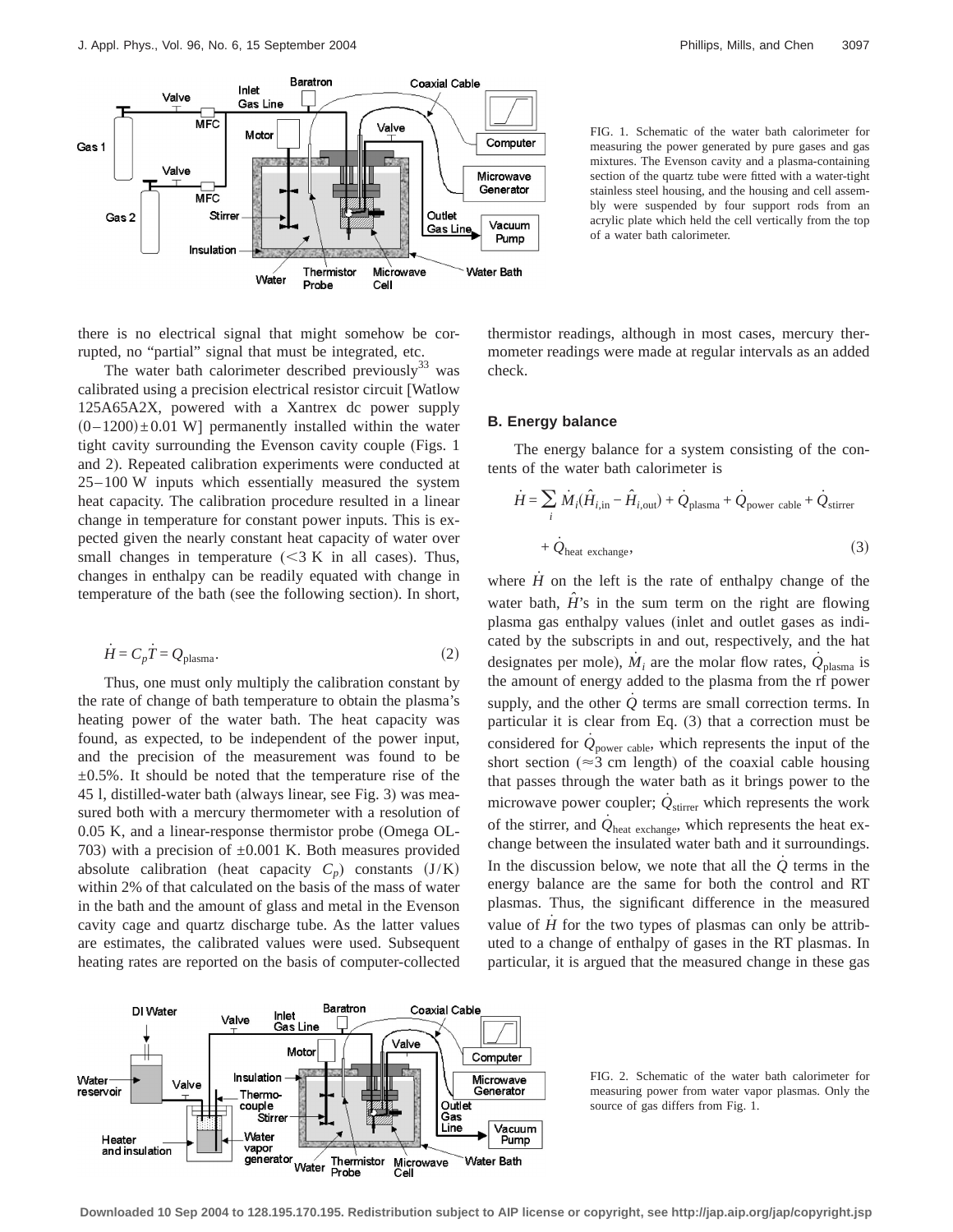

FIG. 3. The thermogram,  $T(t)$  response of the cell, with stirring only and with a constant input power to the high precision heater of 50.0 W. The base line corrected least squares fit of the slope,  $\dot{T}(t)$ , was 2.622×10<sup>-4</sup> °C/s and the heat capacity was determined to be  $1.907 \times 10^5$  J/ $\degree$ C.

enthalpy values is consistent with the prediction of the Mills' model that in the RT plasmas, hydrogen atoms react to form enthalpy states that are lower than standard ground state, or so-called fractional quantum states. In forming these states, hydrogen atoms incur a significant enthalpy loss, and this lost enthalpy converts to heat, captured by water in the bath.

In both control and RT plasmas, the values of  $Q_{\text{power cable}}$ and the heat carried out with the gas were small, as determined by appropriate temperature readings. Thermocouples were employed to measure the temperature of the coaxial cable housing just inside the water bath. Two methods were used to compute that  $\dot{Q}_{\text{power cable}}$  is no more than 0.3 W, and hence negligible. First, given that the temperature of the cable housing was never more than 3 K higher than the water bath,  $Q_{power cable}$  can readily be shown to be a small fraction of a watt. Next, based on the manufacturer's rated attenuation per length of the power cable, the estimated loss (*Q˙* power cable) in this 3 cm section is about 0.3% of the input power or less than 0.2 W. The stirrer and heat exchange terms were found to be the most significant correction, but the sum value of these corrections was readily determined by measuring the temperature rise with only the stirrer operating. This correction can be accurately calculated from the slope of the preheating and postheating periods and was found to be constant and of the order of  $1 \pm 0.1$  W for all experiments.

By maintaining a constant level of forward and reflected powers for all measured by the power diodes, the value of  $Q_{\text{plasma}}$  was also the same for all plasmas (i.e., for both control and RT,  $Q_{plasma}$  was maintained constant). It should be noted that the net input power delivered to the plasma  $(Q_{\text{plasma}})$  was less than that measured with the diodes as the coaxial cable (Pasternack, model RG214), of the length employed  $(122 \text{ cm})$  according to the manufacturer, attenuates 14% of a microwave signal of 2.45 GHz, in each direction. It is also clear that leaving the settings constant even in the presence of a high reflected wave as in our case should result in a consistent supply of power to the plasma. (This issue, as it applies to a quantitative analysis of the control plasma results is analyzed in more detail in the Results and Discussion.)

Once the relatively trivial *Q˙* corrections are made, the "effective" energy balance becomes

$$
\dot{H} = \sum_{i} \dot{M}_i (\hat{H}_{i, \text{in}} - \hat{H}_{i, \text{out}}) + \dot{Q}_{\text{plasma}}.
$$
\n(4)

The application of this net energy balance is very different for the control and the RT plasmas. For the control plasmas the enthalpy change of the gases between input and output is insignificant according to both standard theory and the Mills' model. The gas temperature change between input to the plasma and output from the water bath was never more than 1 K. Heat transfer from the quartz tube containing the flowing gas to the water in the bath was clearly very efficient. Given the maximum flow rate was 10 SCCM, this requires a maximum correction of less than 10−5 W, a trivial correction. Thus, for the control plasmas, the final energy balance becomes:

$$
\dot{H} = \dot{Q}_{\text{plasma}}.\tag{5}
$$

In fact, as shown in the Results and Discussion this energy balance is completely consistent with the results obtained for all the control experiments. [Also, note that for the "calibrations" carried out with a heater (described above) the heater power input to the plasma cavity replaces the  $Q_{\text{plasma}}$  term, where the plasma was off. All other terms are the same as above, except the gas enthalpy change term is identically zero as no gas flowed during calibration.]

Only the Mills' model offers an explanation/hypothesis to explain the far larger values of *H˙* found for the RT plasmas. The Mills' model predicts a large change in enthalpy in hydrogen atoms converted to lower states according to Eq. (1), and hence the appropriate energy balance for the RT plasmas according to that model includes the gas enthalpy summation term of Eqs. (3) and (4).

#### **C. Plasma system**

The microwave plasmas were generated, in a 1.27 cm OD U-shaped quartz tube about 20 cm in length (Fig. 1 and 2), using an Opthos model MPG-4M generator (2.45 GHz, *E* mode) as described previously.<sup>30</sup> The glowing plasma volume was about 3  $cm^{-3}$  in the metal encased U tube, about one-half that observed in "open" straight tubes where the cavity was not surrounded by a metal housing. Gas pressure (other than for some water vapor and Kr studies, Table II) was maintained at 500 mTorr, measured with 0–10 Torr MKS absolute pressure Baratron, using a molecular drag pump. Flow rates, other than for water vapor, were maintained at 10 SCCM with 0–20 SCCM mass flow controllers (MKS). For the water plasmas, weight loss measurements showed the flow rates to be about 1 SCCM.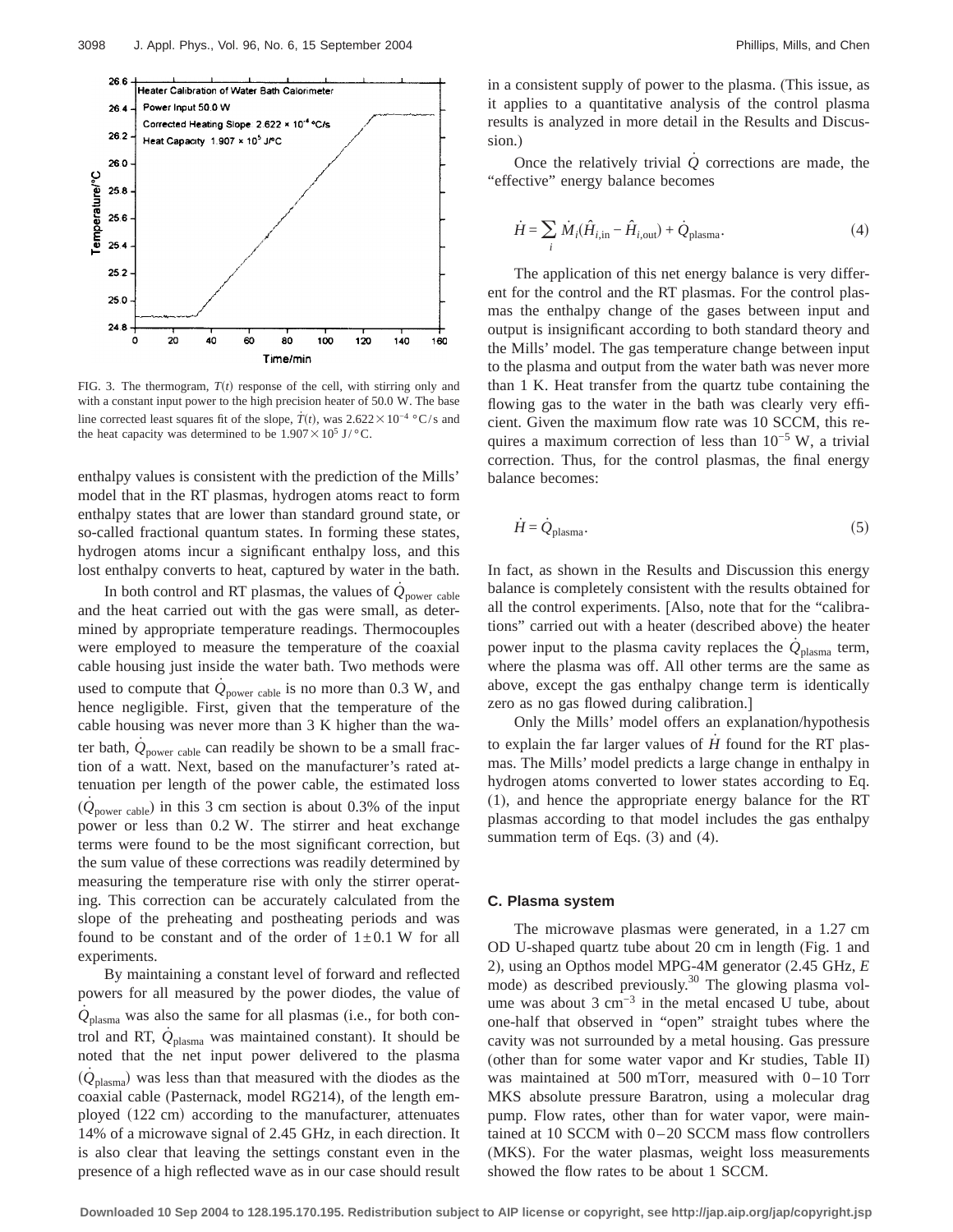# **D. Plasma heating**

The second goal of quantifying the microwave input power to the plasmas was achieved by maintaining forward and reflected powers, as measured with power diodes, identical in all cases. That is, for both the RT and control plasmas, the power supply and Evenson cavity tuning were adjusted such that the forward and reflected powers indicated by the power reading diodes (Agilent) of the Opthos generator were identical.

In general, the ultimate basis of any microwave power measurement is a direct absolute calorimetric determination on an instrument that serves as a primary standard for secondary measurements. In our experiments, that absolute standard was the water bath calorimeter at fixed forward and reflected power diode settings. For example, with the assumption that krypton plasma (non-RT plasma) does not produce excess heat (no enthalpy change of gases), the power dissipated in the load is absolutely known at particular fixed forward and reflected power diode readings from the calorimetric measurement. Thus, if the diode values are matched identically for any other plasma load, the power dissipated in that load must be identical since the system and the measured power flows are identical. This was tested by running 40 control non-RT plasmas of various pure gases and gas mures mixtures (e.g., He, Ar, Kr, Kr/H<sub>2</sub>, Xe, Xe/H<sub>2</sub>, N<sub>2</sub>,  $N_2 / H_2$ , CO<sub>2</sub>, and CO<sub>2</sub>/H<sub>2</sub>) with different pressures and mixture ratios. The resulting common water bath reading served as the calibration of the input power to RT plasmas  $[He/H_2 (5\%)$ , He/H<sub>2</sub> (10%), Ar/H<sub>2</sub> (3%), Ar/H<sub>2</sub> (10%), and  $H_2O(g)$ ]. That is, since presumably the electron density, electron temperature, ionization fraction, hydrogen atom density and energy, and gas temperature are different for all plasmas, if these factors impact the power diode readings, then each different control plasma; even for constant diode readings, would produce a different water bath signal. Thus, the nearly identical heat signals measured for the many control plasmas demonstrate the reliability of the power diodes, set at constant readings, as a means to create identical net power input from the magnetron to each plasma. It should also be noted that each plasma required unique "stub" tuning to produce the desired forward and reflected power readings. Thus, it is clear that "tuning" also does not impact the readings of the power diodes.

The same 122 cm long coaxial cable (Pasternack, model RG214) having a 50  $\Omega$  impedance and a rated power loss of 14% was used for all experiments. Based on temperature readings along the coaxial cable in each case, the values of the power loss for the cable from the generator to the cavity,  $Q<sub>input power cable</sub>$ , were equivalent for the RT and control plasmas as expected since the forward and reflected powers were the same in all cases as measured by power diodes. It is shown in the Results and Discussion that the power measured directly by the power diodes corrected for the coaxial losses was in reasonable agreement with the input power determination using the water bath.

## **E. Magnetron tests**

Thorough tests were conducted to demonstrate that the magnetron only broadcasts energy at a single frequency in order to demonstrate that the diode methodology for measuring forward power is consistent for all plasmas, both control and RT, studied. That is, if for RT plasmas some form of "feedback" corrupts the output of the magnetron, differently than for control plasmas, then off-resonance frequency energy may enter the plasma for RT plasmas only and not be "registered" by the power diodes. To determine if offfrequency electromagnetic emission existed for any of the plasmas, spectral measurements were conducted for all of the control and all of the noble gas/hydrogen (RT) plasmas over the full frequency range of the spectral analyzer  $(0-10 \text{ GHz})$ and over the relevant range of forward  $(60\pm20 \text{ W})$  and reflected (up to 20 W) powers of the microwave generator. No signal (e.g., no off-spectral resonances) except at 2455 MHz was detected over this range.

Detailed analysis was then conducted within  $\pm 10$  MHz of the resonant frequency, 2455 MHz. In all cases the shape of the resonant peak was the same and no abnormal emissions were detected.

The above analysis was done using a 6-turn Ni wire coil antenna symmetrically wrapped around the outside of the plasma tube, centered on the Evenson cell. The power spectrum of the microwave power driving the plasmas was analyzed using an Advantest R3265 spectrum analyzer. The power spectrum into all plasmas under the identical operating conditions as the calorimetric studies was determined to be a single peak at 2455 MHz with a full width half maximum of 1 MHz. The relative input power at different diode settings for the forward and reflected powers was determined by calibrating the peak height relative to a microwave power meter. The power diodes were determined to respond linearly over a broad range of forward and reflected powers  $(\pm 20 \text{ W})$ around the particular absolutely calibrated diode readings that were matched in each experiment. Thus, slight mismatches (on the order of  $\pm 1$  W) were determined to be inconsequential to the results. Given the high quality of the magnetron tube (Raytheon RK5609) and associated control equipment this result is not surprising.

## **III. RESULTS AND DISCUSSION**

The results of this study clearly show that the heat generated by RT plasmas He/H<sub>2</sub>, Ar/H<sub>2</sub>, H<sub>2</sub>O(g)] was greater than that generated by non-RT plasmas (He, Ar, Kr,  $Kr/H_2$ , Xe, Xe/H<sub>2</sub>, N<sub>2</sub>, N<sub>2</sub>/H<sub>2</sub>, CO<sub>2</sub>, CO<sub>2</sub>/H<sub>2</sub>) for the same plasma system operating parameters as shown in Table I for 500 mTorr plasmas and Table II for 200 mTorr plasmas. The nominal values to which all the test plasmas could be tuned was  $70\pm2$  W forward and  $16\pm2$  W reflected. The calorimetrically measured power dissipated in the control plasmas matched  $37.5 \pm 2.5$  W in all cases as shown for some representative results given in Tables I and II. The range of readings for the non-RT plasmas of  $\pm 2.5$  W probably does not reflect any systematic differences between control plasmas, as even repeated measures of one gas  $(Kr)$  produced a similar range of variation (see statistical analysis below). The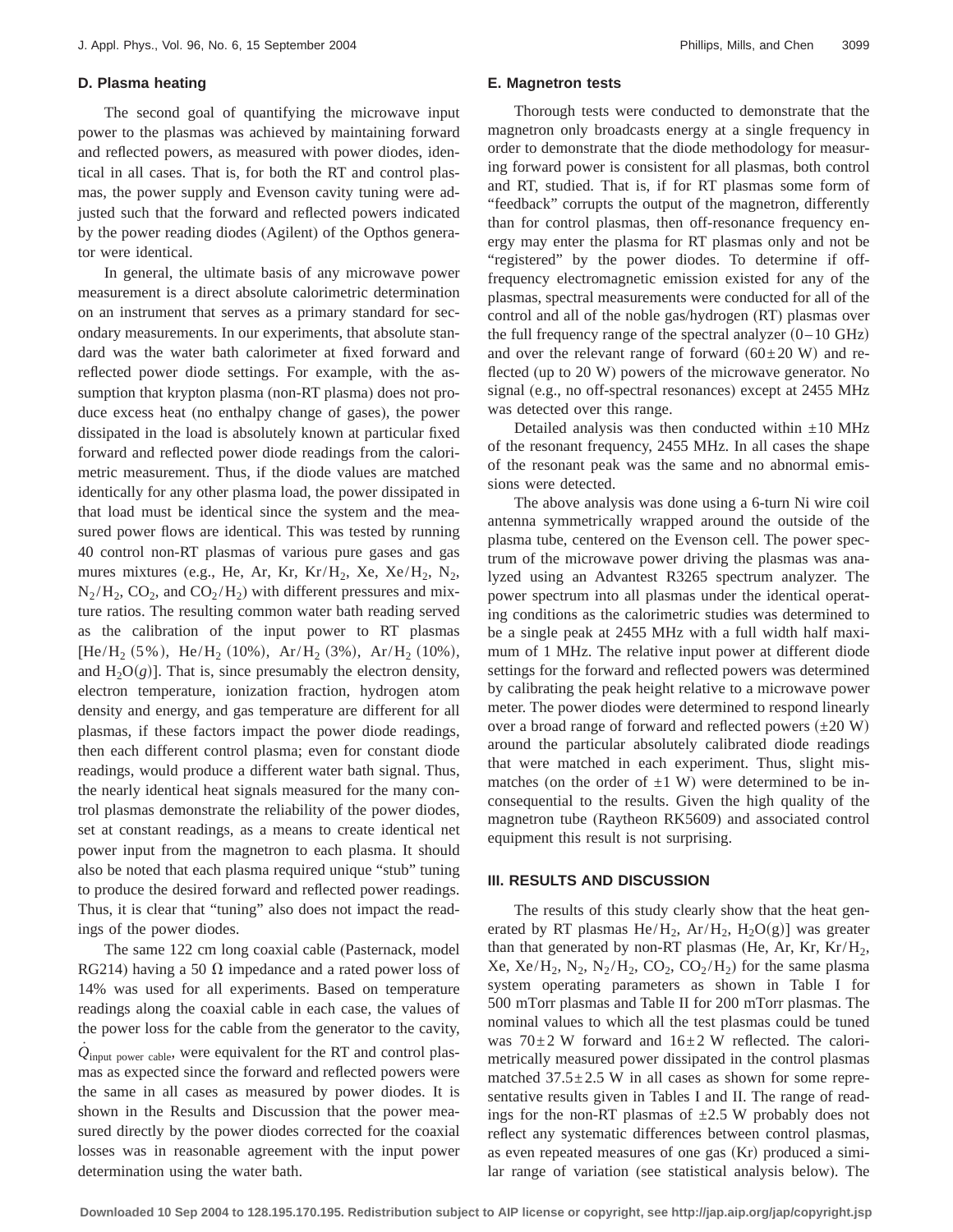TABLE I. The water bath calorimeter response to RT plasmas  $[He/H<sub>2</sub>, Ar/H<sub>2</sub>, H<sub>2</sub>O(g)]$  and non-RT plasmas  $(He, Ar, Kr, Kr/H<sub>2</sub>, Xe, Xe/H<sub>2</sub>, N<sub>2</sub>, N<sub>2</sub>/H<sub>2</sub>, CO<sub>2</sub>, CO<sub>2</sub>/H<sub>2</sub>)$  at 500 mTorr for the same plasma system operating parameters.

| Plasma gas                            | Forward power<br>(W) | Reflected power<br>(W) | Water bath power<br>(W) |
|---------------------------------------|----------------------|------------------------|-------------------------|
| Kr                                    | 70                   | 16                     | 35.3                    |
| Kr                                    | 70                   | 16                     | 37.5                    |
| Kr                                    | 70                   | 16                     | 38.8                    |
| Kr                                    | 71                   | 17                     | 37.1                    |
| Kr                                    | 71                   | 17                     | 37.8                    |
| Kr                                    | 72                   | 18                     | 35.9                    |
| Kr                                    | 70                   | 14                     | 38.7                    |
| $Kr/H_2(5\%)$                         | 70                   | 16                     | 36.7                    |
| $Kr/H_2(5\%)$                         | 70                   | 16                     | 37.6                    |
| $Kr/H_2(20%)$                         | 70                   | 16                     | 37.8                    |
| Xe                                    | 70                   | 16                     | 35.2                    |
| $Xe/H_2(20%)$                         | 70                   | 16                     | 37.2                    |
| CO <sub>2</sub>                       | 70                   | 16                     | 40.5                    |
| CO <sub>2</sub> /H <sub>2</sub> (20%) | 70                   | 16                     | 39.7                    |
| $N_2$                                 | 71                   | 17                     | 37.5                    |
| $N_2$                                 | 70                   | 16                     | 37.9                    |
| $N_{2}$                               | 70                   | 16                     | 40.3                    |
| $N_2/H_2(20\%)$                       | 70                   | 16                     | 40.2                    |
| Ar                                    | 70                   | 16                     | 36.9                    |
| Ar                                    | 68                   | 14                     | 38.8                    |
| $Ar/H_2(3\%)$                         | 70                   | 16                     | 60.5                    |
| $Ar/H_2(3%)$                          | 70                   | 16                     | 60.6                    |
| $Ar/H_2(10\%)$                        | 70                   | 14                     | 60.5                    |
| He                                    | 70                   | 16                     | 38.6                    |
| He                                    | 72                   | 18                     | 37.6                    |
| $He/H_2(5%)$                          | 70                   | 16                     | 47.4                    |
| $He/H_2(5%)$                          | 70                   | 16                     | 47.8                    |
| $He/H_2(10\%)$                        | 70                   | 14                     | 59.3                    |
| $Ar/H_2(10\%)$                        | 70                   | 16                     | 59.2                    |
| $Ar/H_2(10\%)$                        | 70                   | 17                     | 55.6                    |
| $H_2O(g)$                             | 70                   | 16                     | 52.6                    |
| $H_2O(g)$                             | 70                   | 16                     | 58.8                    |
| $H_2O(g)$                             | 70                   | 16                     | 56.2                    |

2.5 W variation probably reflects the true net uncertainty in the experiments. From these results, power input to each RT Plasma [He/H<sub>2</sub>, Ar/H<sub>2</sub>, H<sub>2</sub>O(g)] was confidently known as the diode readings identically matched those of the controls. That is, there is no reason to believe that the power input into the RT plasmas is any different from that input to the ten different "control" plasmas.

The results of the 500 mTorr R plasmas are given in Table I. A representative result for the absolute calibration of the input power with a Kr plasma and the higher output power observed with a He/H<sub>2</sub>(10%) RT plasma is shown in Fig. 4. There is remarkable consistency in the findings: 500 mTorr RT plasmas consistently produced between 55 and 60 W in the water bath. Only the  $He/H<sub>2</sub>(5%)$  plasmas were slightly lower ( $\approx$ 47 W). With an uncertainty of  $\pm 2.5$  W, it is clear that the consistent difference in output power (20 W,  $>50\%$ ) between RT and control plasmas is far outside the range of either theoretical or measured error ranges (see statistical analysis below).

In companion studies of water plasmas generated with

TABLE II. The water bath response to  $H_2O(g)$  RT plasmas and Kr non-RT plasmas at 200 mTorr for the same plasma system operating parameters.

| Plasma gas          | Forward power<br>(W) | Reflected power<br>(W) | Water bath power<br>(W) |
|---------------------|----------------------|------------------------|-------------------------|
| Kr                  | 70                   | 15                     | 39.9                    |
| Kr                  | 70                   | 16                     | 38.5                    |
| Kr                  | 70                   | 16                     | 37.1                    |
| Kr                  | 70                   | 16                     | 39.8                    |
| $H_2O(g)$           | 70                   | 15                     | 68.5                    |
| $H_2O(g)$           | 70                   | 15                     | 62.1                    |
| H <sub>2</sub> O(g) | 70                   | 15                     | 62.7                    |
| $H_2O(g)$           | 70                   | 16                     | 60.4                    |
| $H_2O(g)$           | 70                   | 16                     | 59.3                    |
| H <sub>2</sub> O(g) | 70                   | 16                     | 62.3                    |
| H <sub>2</sub> O(g) | 70                   | 17                     | 63.7                    |

an identical Evenson cavity in a matched quartz tube, it was found that the discharge length for 200 mTorr plasmas is about double that found at 500 mTorr. Thus, we decided to test the heat output from 200 mTorr water plasmas. That is a longer discharge implies a longer period for "chemical RT processes" to occur, hence generation of additional heat. As shown in Table II and Fig. 5 this increased the average water plasma heat output to more than 60 W repeatedly. In contrast, Kr plasmas run at this pressure produced heat output in the same range as all the 500 mTorr control plasmas.

The net input power determined from the diode readings of the forward and reflected powers measured at the generator as shown in Table I must include the attenuation on the coaxial cable of 14% in each direction. For the exemplary 70 W forward, the power to the load is 60.2 W $(0.86 \times 70)$ , and for 16 W reflected power measured at the generator, the power reflected by the load is  $18.6 \text{ W}(16/0.86)$ . Thus, the corresponding net power delivered to the load based directly



FIG. 4. The  $T(t)$  water bath response to a sequence of inputs. First, only the power of stirring was recorded. Next the power input to the water bath from a Kr only plasma with the standard panel meter readings of 70 W forward and 15 W reflected microwave power was recorded. The microwave input power was determined to be  $38.7 \pm 1$  W. After a second period of simple stirring and gas replacement, a  $\text{He/H}_2(10\%)$  RT plasma (rapid retuning required) was run at identical microwave input power readings as the control, and the power was determined to be  $59.3 \pm 1$  W from the *T*(*t*) response.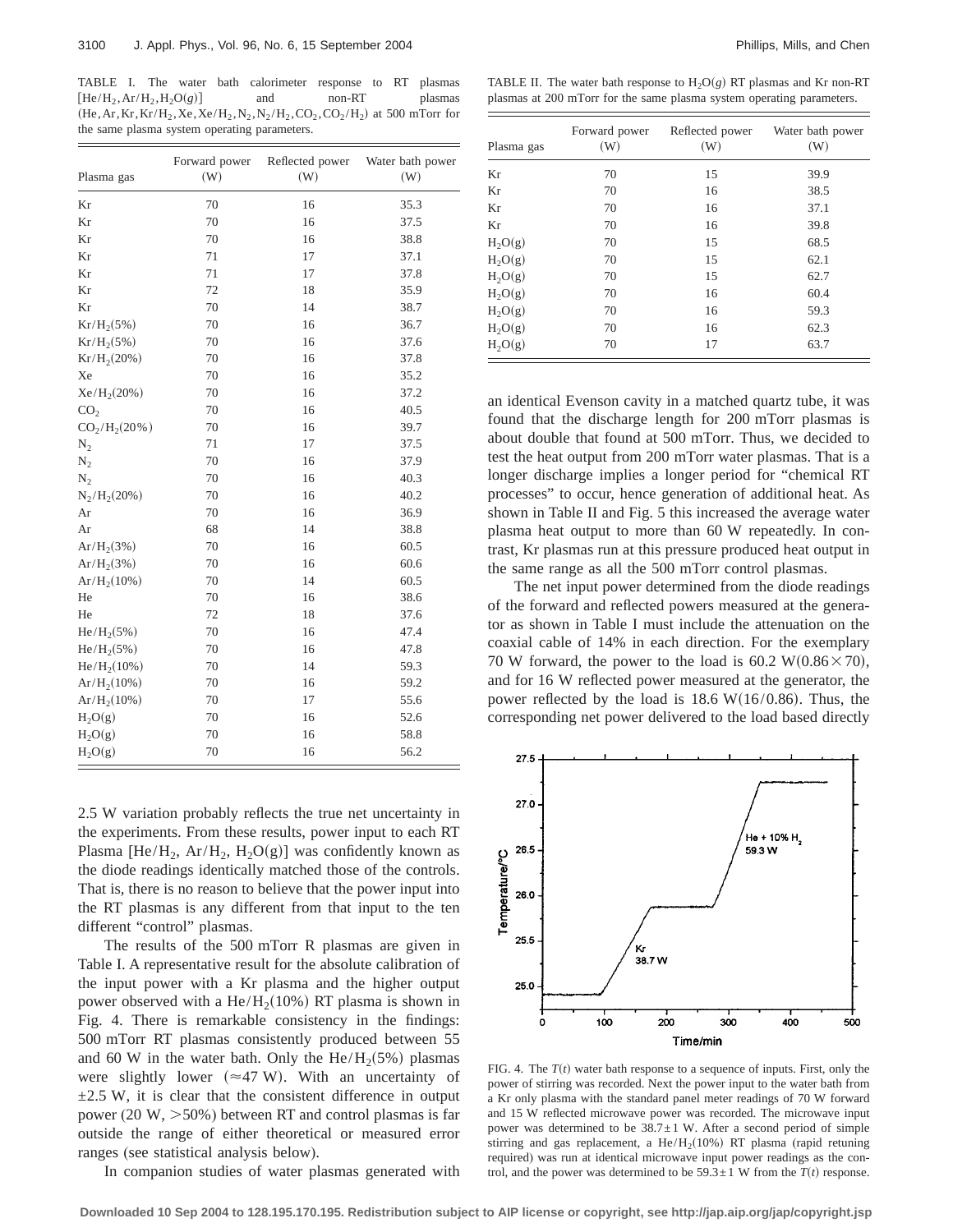

FIG. 5. The  $T(t)$  water bath response to two distinct plasmas operated at 200 mTorr (Table II), and the standard forward and reflected power setting are shown. The Kr only plasma produces  $37.1 \pm 1$  W within the range observed for all the controls. In contrast, the water only plasma at this pressure produced  $68.5 \pm 1$  W.

on the diode readings is 41.6  $W(60.2-18.6)$ . It is also clear that leaving the setting constant even in the presence of a high reflected wave as in our case should result in a consistent supply of power to the plasma. The readings of these diodes should then be interpreted as indicating a fixed input condition rather than representing the absolute net power delivered. Indeed water bath calorimetry is an absolute standard and indicates  $37.5 \pm 2.5$  W input power at the diode settings 70 W forward and 16 W reflected. Clearly, for the wide range of control gases and control gas mixtures studied, the diode readings were not influenced by the plasma gas composition, or even the pressure. That is, for all the control gas combinations, 35–40 W was measured as the input power to the water bath; whereas for the RT plasmas an average of about 50% more thermal power was observed.

Furthermore, given a mass flow rate of 10 SCCM, the energy balance corresponding to the excess power of the RT plasmas was very high. Since the total gas flow rate was about  $7.5\times10^{-6}$  mole/s and the excess power averaged about 20 W, the average "excess" energy was 3  $\times 10^4$  kJ/mole gas (or  $\approx$  150 eV/hydrogen atom), compared to the energy of combustion of hydrogen of  $-241.8$  kJ/mole H<sub>2</sub>. Moreover, the only known exothermic chemistry for the gases and gas mixtures of this study is for some of the controls. The enthalpy for the reaction of hydrogen and nitrogen to form ammonia $34$  is

$$
N_2 + 3H_2 \rightarrow 2NH_3, \quad \Delta H = -91.8 \text{ kJ/mole } N_2. \tag{6}
$$

The enthalpy for the reaction of carbon dioxide with hydrogen to form methane and water<sup>27</sup> is

$$
4H_2(g) + CO_2(g) \rightarrow 2H_2O(g) + CH_4,
$$
  
\n
$$
\Delta H = -164.7 \text{ kJ/mole } CO_2.
$$
\n(7)

With a flow rate of 10 SCCM, the power from the reactions given by Eqs. (6) and (7) is negligible, about 0.1 W. The very large energy excess observed with the RT plasmas comprising a catalyst and atomic hydrogen was consistent with the formation of fractional Rydberg states of atomic hydrogen.

Even though the energy production rate data (either table) for the non-RT plasmas and the RT plasmas does not overlap, a thorough statistical analysis was performed. Standard one-sided *t* tests of the null hypothesis, that the means are equal vs the alternative hypothesis that the RT data are greater than the non-RT data, were carried out. In both cases, the test clearly rejects the null hypothesis that the means are equal. The test assumes equal variances, which may not be true for the Table I data because of the two aberrant observations for  $He/H_2(5\%)$  plasmas.

However, because the data do not even overlap, an alternative Wilcoxon nonparametric test based on the ranks of the observations in the two groups would also clearly reject the null hypothesis. (Probability of obtaining Wilcoxon statistic as large as the calculated value is 0.003 for Table I and 1.1*e*−6 for Table II. That is, the probability that the two data sets are actually equivalent is less than one-third of 1%.) For Table I, the mean of the control plamas (non-RT) power values is 37.9, whereas the mean of the RT plasma power values is 56.6. The *t* statistic for the above *t* test is 16.8 with 32 degrees of freedom and *p* value of zero (to several decimal places). That is, the probability that a *t* statistic at least this large would be obtained if the means were actually equal is extremely small. The estimated difference in the means is 18.7, with a 95% one-sided lower confidence bound of 16.8.

For Table II, the mean of the controls (non-RT) power values is 38.8, and the mean of the RT power values is 62.7. The *t* statistic for the above *t* test is 15.1 with nine degrees of freedom and a *p* value of 5.3e−8. Clearly, the probability that a *t* statistic at least this large would be obtained if the means of the two data sets were really equivalent is virtually zero. The estimated difference in the means is 23.9 with a 95% one-sided lower confidence bound of 21.0.

#### **IV. CONCLUSIONS**

This study was carried out to further test the Mills' hypothesis of heat production in plasmas satisfying the RT criteria. *In appropriate RT plasmas hydrogen electrons will fall into fractional quantum states due to catalytic reactions between hydrogen atoms and a catalyst. This will result in the generation of a significant amount of energy*. The results of our study were shown to be consistent with the Mills' hypothesis but it should be fully understood that these results do not establish the correctness of the Mills theory.

Specifically, water bath calorimetry studies showed that low pressure RT microwave plasmas generated with an Evenson cavity consistently produced on the order of 50% more heat than non-RT plasmas run under identical conditions, although the only difference between the RT and non-RT plasmas was the identity of the gases. Furthermore, the corresponding excess power density of RT plasmas was high, of the order of 10 W  $cm<sup>-3</sup>$ .

The incentive for carrying out the study and the design (e.g., use of low pressure Evenson cavity generated plasmas) were based on the surprisingly strong support for the Mills' hypotheses provided by several spectroscopic tests. Those